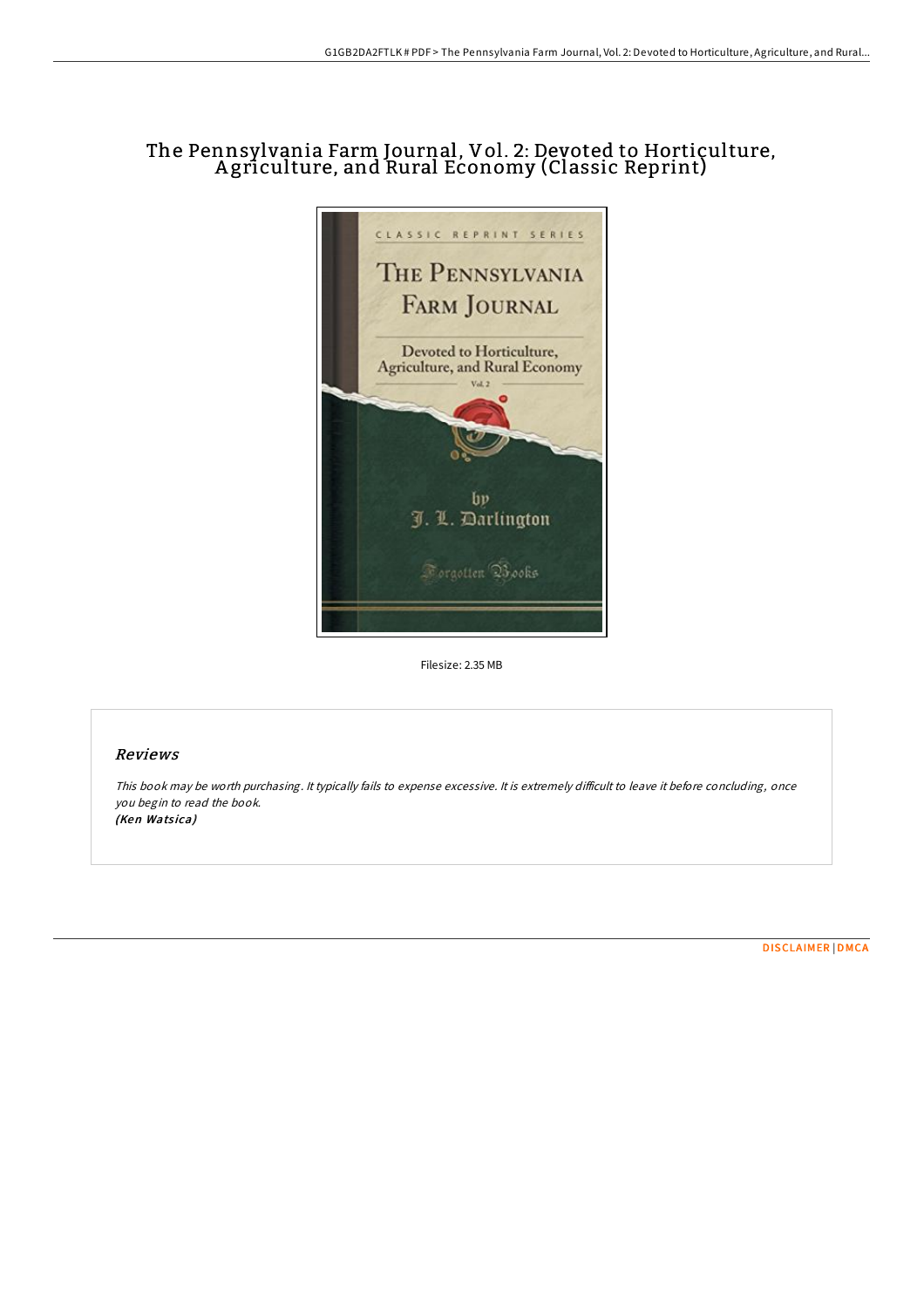### THE PENNSYLVANIA FARM JOURNAL, VOL. 2: DEVOTED TO HORTICULTURE, AGRICULTURE, AND RURAL ECONOMY (CLASSIC REPRINT)



Forgotten Books, United States, 2015. Paperback. Book Condition: New. 229 x 152 mm. Language: English . Brand New Book \*\*\*\*\* Print on Demand \*\*\*\*\*.Excerpt from The Pennsylvania Farm Journal, Vol. 2: Devoted to Horticulture, Agriculture, and Rural Economy As regards special manuring, a chief object is to supply the soil with one or more ingredients, of which it has been ascertained to be wholly or in part deficient. In this connection it is proper to call attention primarily to a great and very prevalent abuse, which is a source of very serious loss to most farmers. When a field begins to be unproductive, very few think of doing anything else than to supply it again with a full dressing of barnyard manure. It never occurs to them to inquire whether the diminished fertility may not result from causes which can be removed at little cost by the supply of some particular ingredients which the soil needs. Yet when such is the case, the application of mineral manure is downright extravagance and waste, because we thus supply probably only one or at most but a few of the deficient ingredients which could be furnished more cheaply by some other substance. A few examples will serve to elucidate this. When a black crumbling soil contains no silicic acid, or its humus has become carbonized, or sour, we may indeed supply the needed silicic acid by a dressing of barnyard manure, since it is contained in the straw which is used for litter. A portion of the carbonized humus, also, will be decomposed alike by the ammonia developed, and the more rapid decomposition of the manure which ensues from the stirring and loosening of the soil. - But the remaining ingredients of the manure serve no other present purpose but to increase unnecessarily...

 $\mathbb{R}$ Read The Pennsylvania Farm Journal, Vol. 2: Devoted to Ho[rticulture](http://almighty24.tech/the-pennsylvania-farm-journal-vol-2-devoted-to-h.html), Agriculture, and Rural Economy (Classic Reprint) Online

 $\mathbb F$  Download PDF The Pennsylvania Farm Journal, Vol. 2: Devoted to Ho[rticulture](http://almighty24.tech/the-pennsylvania-farm-journal-vol-2-devoted-to-h.html), Agriculture, and Rural Economy (Classic Reprint)